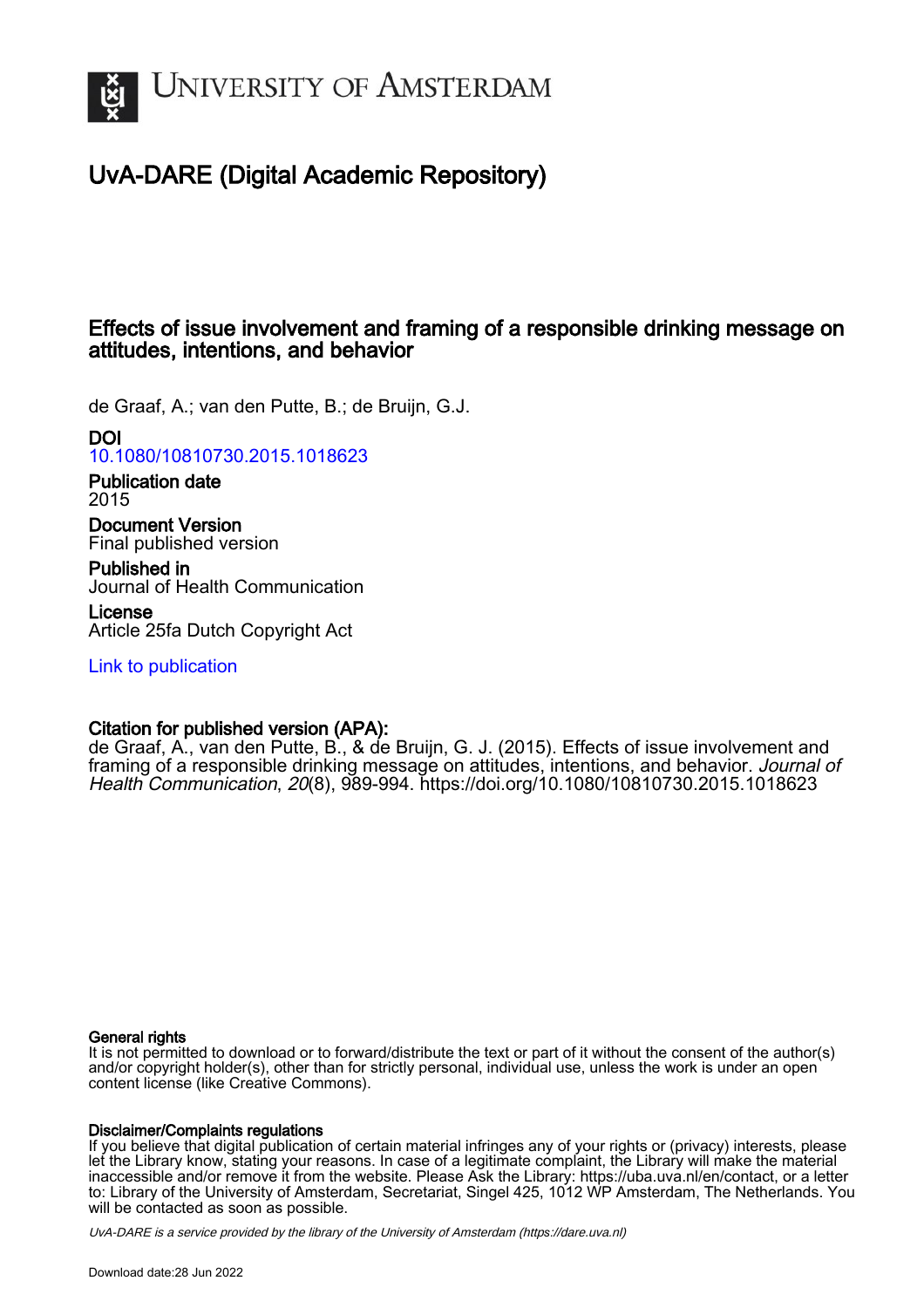# Effects of Issue Involvement and Framing of a Responsible Drinking Message on Attitudes, Intentions, and Behavior

ANNEKE DE GRAAF<sup>1</sup>, BAS van den PUTTE<sup>2</sup>, and GERT-JAN de BRUIJN<sup>2</sup>

<sup>1</sup> Centre for Language Studies, Radboud University Nijmegen, Nijmegen, The Netherlands <sup>2</sup> Amsterdam School of Communication Research, University of Amsterdam, Amsterdam, The Netherlands

Downloaded by [UVA Universiteitsbibliotheek SZ] at 01:15 17 February 2016 Downloaded by [UVA Universiteitsbibliotheek SZ] at 01:15 17 February 2016

To decrease the prevalence and the amount of alcohol consumption among students, health messages advocating responsible alcohol behavior can be used. However, it is unclear whether responsible drinking messages are most effective when they use a gain frame, presenting the advantages of responsible drinking, or a loss frame, presenting the disadvantages of irresponsible drinking. This study tests the effects of framing and the moderating role of involvement with the issue of responsible drinking. A three-wave, between-subjects, experimental study was conducted, in which participants  $(N = 90)$  were exposed to either a gain- or loss-framed message about responsible drinking behavior at Wave 2. At all three waves, attitudes, intentions and behavior toward responsible drinking were measured. Results showed that for participants with low issue- involvement, a gain frame led to more positive attitudes and intentions toward responsible alcohol use, whereas a loss frame did not have any effects for them. For participants with high issue involvement, a loss frame led to more positive attitudes and intentions toward responsible alcohol use, whereas a gain frame did not have an effect on attitude and only a delayed effect on intention. However, there were no effects of frame and issue involvement on adhering to the guideline of responsible alcohol use and average drinking behavior.

A group that is particularly at risk for adverse health consequences of drinking alcohol are students. Drinking is not only highly prevalent among students, it can also take excessive forms as they often drink five or more alcoholic beverages on one occasion (Boot, Rosiers, Meijman, & Van Hal, [2010](#page-6-0); Johnston, [2010](#page-6-0)). Therefore, it is important to decrease drinking among students and make them drink more moderate amounts per occasion (Hingson, Zha, & Weitzman, [2009\)](#page-6-0). One of the instruments that can be used to reach this goal are health messages advocating responsible alcohol use. However, there is no consensus about how these messages should be designed to be most effective at influencing the drinking behavior of students in healthy ways.

An important distinction in research on health message design is the difference between gain- and loss-framed messages. A gain-framed message presents the advantages of engaging in a health behavior, whereas a loss-framed message presents the disadvantages of not engaging in a health behavior (Rothman & Salovey, [1997](#page-6-0)). For example, a message that states that adhering to a guideline of responsible alcohol use will make your memory function better is a gain-framed message, whereas a message that states that failing to adhere to a guideline of responsible alcohol use will make your memory function worse is a loss-framed message. Both messages advocate the position that the guideline for responsible alcohol use should be adhered to, but this position is framed in terms of either gains or losses.

Even though framing has been studied extensively in messages advocating different types of health behavior (see Gallagher & Updegraff, [2012](#page-6-0); Rothman, Bartels, Wlaschin, & Salovey, [2006](#page-6-0)), research on framing effects in the context of student alcohol use is still scarce. The few studies that have been done have yielded different effects using different outcome measures. Gerend and Cullen [\(2008\)](#page-6-0) measured drinking behavior 1 month after reading an anti-alcohol message and found that a gain-framed message about short-term consequences of alcohol use resulted in a lower frequency of alcohol use, compared with a loss-framed message. However, Quick and Bates [\(2010\)](#page-6-0) used measures of college students' attitudes toward preventing excess drinking and intentions to decrease alcohol intake, but found no overall effects of framing in an anti–binge-drinking message. Duhachek, Agrawal, and Han ([2012\)](#page-6-0) measured intentions to binge-drink after a message aimed at discouraging binge drinking. Their results showed no overall advantage of either gain or loss frames on intentions to binge-drink. These conflicting results may be explained by the different outcome measures used (see Gallagher & Updegraff, [2012\)](#page-6-0).

However, it is likely that other factors also play a role in the inconsistent findings, because meta-analyses including different types of health behaviors have shown that framing effects are generally small and dependent on the specific behavior advocated (O'Keefe & Jensen, [2007,](#page-6-0) [2009\)](#page-6-0). These findings have led to calls for more refined accounts of framing effects

Address correspondence to Anneke de Graaf, Centre for Language Studies, Radboud University Nijmegen, Erasmusplein 1, 6525 HT Nijmegen, The Netherlands. E-mail: [a.degraaf@](mailto:a.degraaf@let.ru.nl) [let.ru.nl](mailto:a.degraaf@let.ru.nl)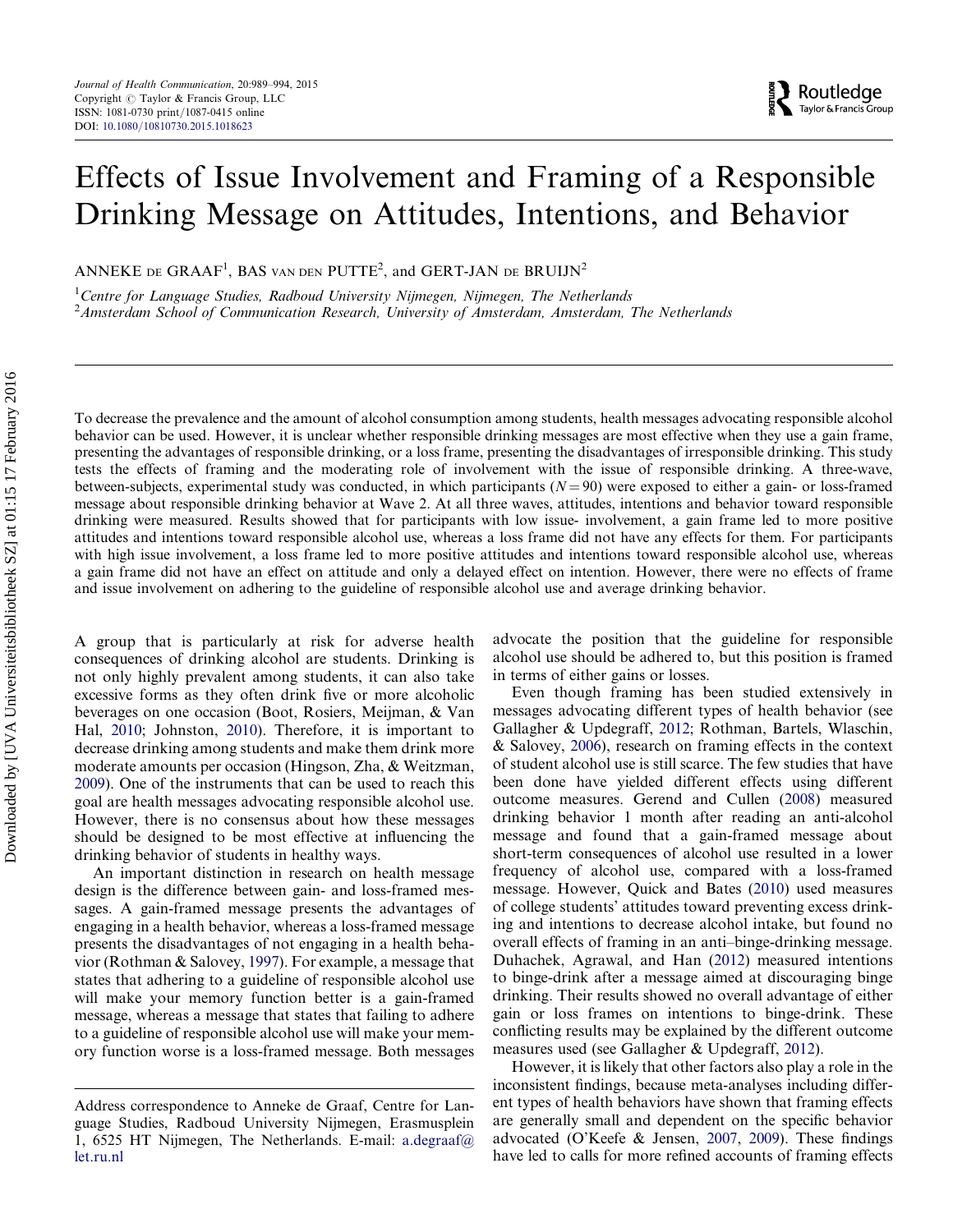by specifying conditions under which either gain frames or loss frames are effective (Covey, [2014](#page-6-0); Latimer, Salovey, & Rothman, [2007](#page-6-0)). In other words, it is important to identify moderators that influence when different frames are effective. Because the way a message is processed has been shown to influence the relative effectiveness of gain and loss framed messages (Meyers-Levy & Maheswaran, [2004](#page-6-0)), this study focuses on a potential moderator that influences message processing. Issue involvement has been found to affect message processing (Chaiken, [1980;](#page-6-0) Petty & Cacioppo, [1986](#page-6-0)) and the extent to which message recipients are involved with the issue of responsible alcohol use may thus also function as a moderator of framing effects in alcohol messages.

Issue involvement refers to how personally relevant people find an issue (Maheswaran & Meyers-Levy, [1990](#page-6-0); Petty & Cacioppo, [1986](#page-6-0)). Some people may think it is important to limit their drinking, whereas others may think this issue is not very important. Issue involvement has been found to influence the processing of messages; when issue involvement is high, systematic processing will occur, whereas when issue involvement is low, heuristic processing will occur (Chaiken, [1980\)](#page-6-0). Systematic processing refers to effortful processing in which the message content is actively evaluated. Heuristic processing entails relatively little effort in evaluating the message when recipients rely on more superficial cues in the message (Chen & Chaiken, 1999). This type of message processing depending on issue involvement influences when negative information (loss frame) and when positive information (gain frame) is more important in forming judgments. During systematic processing, which occurs when issue involvement is high, negative information receives greater weight than positive information (Maheswaran & Meyers-Levy, [1990](#page-6-0); Meyers-Levy & Maheswaran, [2004](#page-6-0)). This means that the negatively formulated information in the loss frame should lead to more persuasive effects for recipients who process the message systematically, as a result of high issue involvement. Thus, recipients with high issue involvement are expected to have more positive attitudes, intentions, and behavior in line with the message recommendations when they have read a loss frame. On the contrary, recipients who have low issue involvement process the message heuristically (Chaiken, [1980](#page-6-0)). When processed in this way because of low issue involvement, messages with a gain frame are expected to be more persuasive because the positively framed information serves as a cue that triggers positive responses (Meyers-Levy & Maheswaran, [2004\)](#page-6-0). Thus, recipients with low issue involvement are expected to have more positive attitudes, intentions, and behavior in line with the message recommendations when they have read a gain frame.

Some studies have investigated the moderating role of issue involvement in framing effects for health behaviors other than alcohol use (see Covey, [2014\)](#page-6-0). However, mixed results were found for different behaviors. For example, Brug, Ruiter, and Van Assema [\(2003](#page-6-0)) found no interaction effects of framing and issue involvement on attitudes and intentions toward healthy eating. On the contrary, Maheswaran and Meyers-Levy [\(1990\)](#page-6-0) and Meyers-Levy and Maheswaran ([2004\)](#page-6-0) showed that when participants were highly involved, a

loss-framed message led to more positive attitudes toward behavior that reduces the risk of coronary heart disease, than a gain-framed message, whereas a gain-framed message led to more positive attitudes and intentions, when participants were low involved. Similarly, Jung and Villegas ([2011](#page-6-0)) found that high-involved participants had a more positive attitude toward a loss-framed message about quitting smoking, whereas low-involved participants had a more positive attitude toward a gain-framed message. Unfortunately, these researchers did not include further measures of persuasive effects, such as attitudes toward quitting, intentions to quit, and actual behavior.

To our knowledge, there are no studies that investigate the moderating role of issue involvement in framing effects in the context of alcohol use. However, as moderating effects have been found for topics that are somewhat similar to decreasing alcohol use like quitting smoking, this might also hold for alcohol consumption. It can be expected that involvement with the issue of responsible alcohol use is relevant for university students because there is a range of motivations why they drink (Baer, [2002](#page-6-0)), which likely influences their extent of involvement. For example, students who are motivated to drink to cope with negative emotional states, often drink heavily and will probably not find responsible alcohol use very important, whereas social motivations to drink are associated with more moderate drinking (Kuntsche, Knibbe, Gmel, & Engels, [2005](#page-6-0)). To be able to effectively target framed messages at these different groups who likely differ in their involvement with responsible drinking, our study investigates whether gain frames and loss frames have different effects depending on students' level of issue involvement. Because previous findings are mixed and limited to attitudes toward health topics other than alcohol use, we ask the following research questions:

- Research Question 1: Does issue involvement moderate the effect of framing on the attitude toward responsible alcohol use?
- Research Question 2: Does issue involvement moderate the effect of framing on the intention to engage in responsible alcohol use?
- Research Question 3: Does issue involvement moderate the effect of framing on actual alcohol use behavior?

#### Method

#### Procedure

The study consisted of three waves of online data collection. At Wave 1, baseline measures were collected for attitudes toward responsible drinking, intentions to drink responsibly, and actual drinking behavior. In addition, involvement with the issue of responsible drinking was measured in this wave, as well as demographics.<sup>1</sup> At Wave 2, two weeks after Wave 1, participants were exposed to a message advocating responsible alcohol use on their computer screen. Participants read either a gain-framed version of this message or a lossframed version of this message. After reading the message,

<sup>&</sup>lt;sup>1</sup>There were also some other measures collected, but these are not relevant to the analysis presented here.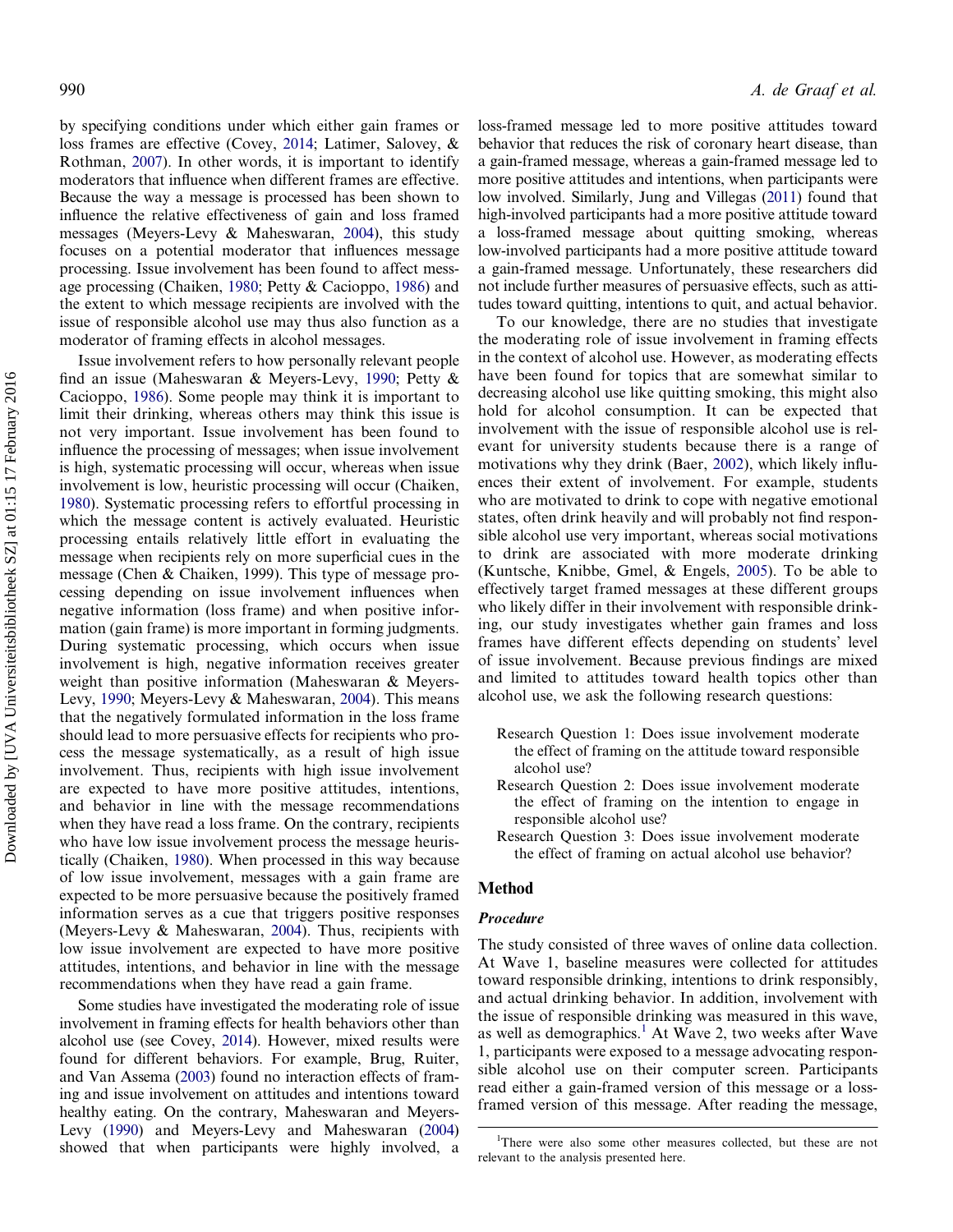participants completed the measures about attitudes and intentions toward responsible drinking and actual behavior. At Wave 3, 1 week after Wave 2, participants again completed the attitudes, intentions and behavior measures. All materials and measures were administered in Dutch.

In both versions of the message, the guideline for responsible use was introduced first. The definition of responsible drinking was taken from the Guideline for a healthy diet by the Health Council of The Netherlands (2006). Because all participants were female, they were given the guideline for women, which is not more than one standard glass of alcohol per day. Next, the consequences of responsible alcohol use were presented in either a gain or a loss frame. The gain-framed version presented positive consequences of adhering to the guideline (e.g., better memory and concentration), whereas the loss-framed version presented the opposite, negative consequences of not adhering to the guideline (e.g., worse memory and concentration). Both versions of the message concluded with tips to adhere to the guideline of responsible alcohol use and a final framed tagline (the full text of the messages can be obtained from the first author).

#### **Participants**

A total of 146 female students<sup>2</sup> participated in the first wave of the study. They were recruited from communication classes, in which most students were communication majors. At Wave 2, 103 students answered the questionnaire, representing a dropout rate of 29.5%. However, the remaining students did not differ from the dropouts on age, issue involvement, attitudes, intentions or alcohol use at Wave 1 (all  $ps > .30$ ), indicating that the dropout was random. At Wave 3, 90 participants answered the questionnaire, representing a dropout rate of 12.6%. Again, the dropouts did not differ from the students who participated in all 3 waves (all  $ps > .40$ ). The data from the 90 participants who answered the measures at all three time waves are used for the analyses.

Of this final sample of female participants, the mean age was 21.4 years ( $SD = 2.38$ ). On average, the participants had consumed 1.4  $(SD = 1.45)$  standard glasses of alcohol per day in the week before Wave 1, and had not adhered to the norm of a maximum of one standard glass of alcohol on 1.9 ( $SD = 1.63$ ) days in the week before Wave 1.

#### Measures

Demographics that were measured were gender and age. Involvement with the issue of responsible drinking was measured with ten 7-point semantic differential items completing the stem: ''I think that drinking a maximum of one standard glass of alcohol a day is... '' The adjectives completing the scales were drawn from Zaichkowsky [\(1985](#page-6-0)), for example, unimportant–important, irrelevant–relevant, means nothing to me–means a lot to me. As the items showed good internal

consistency ( $M = 3.68$ ,  $SD = 1.34$ ; Cronbach's  $\alpha = .93$ ), they were averaged to make a scale. Higher scores reflected more involvement with responsible drinking.

Attitudes toward responsible drinking, intentions to drink responsibly and actual drinking behavior were measured at all three waves. Measures were based on Ajzen [\(2006](#page-6-0)). Attitudes were measured with five 7-point semantic differential items completing the stem: ''If I drink a maximum of one standard glass of alcohol a day, then I think that is... ''. The adjectives completing the scales were *bad–good*, unhealthy–healthy, unwise–wise, unenjoyable–enjoyable, and unpleasant–pleasant. The items were averaged to make a scale for each wave (Cronbach's  $\alpha$  Wave 1 = .89, Wave  $2 = .85$ , Wave  $3 = .88$ ). Higher scores reflected more positive attitudes toward responsible drinking.

Intentions to drink responsibly were measured with the average of three 7-point Likert-type items (Cronbach's  $\alpha$ Wave  $1 = .84$ , Wave  $2 = .85$ , Wave  $3 = .94$ ). Based on the recommendations by Ajzen (2011) these were as follows: ''I intend to drink a maximum of one standard glass of alcohol a day in the next two weeks,'' ''I am sure I will drink a maximum of one standard glass of alcohol a day in the next two weeks,'' and ''I plan to drink a maximum of one standard glass of alcohol a day in the next two weeks.'' Higher scores reflected a stronger intention to drink responsibly.

Drinking behavior was measured with seven questions, based on the Daily Drinking Questionnaire (Collins, Parks, & Marlat, [1985\)](#page-6-0). Participants were asked to indicate for each day of the past week how many standard glasses of alcohol they had drunk. A standard glass was defined as a beer glass of 250 ml, a wine glass of 100 ml, and a glass for spirits of 35 ml, based on the guideline for responsible drinking by the Health Council of The Netherlands (2006). These are units that our participants are familiar with because it is common to drink alcohol from these types of glasses, and the metric system is used in The Netherlands. Answer options ranged from 0 to 25 or more. Two measures of alcohol behavior were calculated from these data. First, adherence to the guideline was calculated by counting how many days in the past week participants drank a maximum of one glass of alcohol. Second, average alcohol consumption per day in the past week was calculated.

### **Results**

#### Attitudes and Intentions

To answer Research Question 1: Does issue involvement moderate the effect of framing on the attitude toward responsible alcohol use, a general linear model analysis with framing as between subjects factor, time of measurement as within subjects factor and issue involvement as covariate was performed, in which the interaction between the covariate and other factors was included. This analysis indeed showed an interaction between framing, issue involvement and time,  $F(2, 172) = 3.86$ ,  $p < .05$ ,  $\eta^2 = .039$ . Comparisons of estimated means (see Table [1\)](#page-4-0) at low  $(M - 1 SD)$  and high  $(M+1)$  SD) levels of issue involvement showed that for low involved participants, the gain-framed message made

<sup>&</sup>lt;sup>2</sup>A total of 44 male students also participated in the first wave of the study, of which 23 participated in all three waves. This reflects the composition of the classes in which there were more female students than male students. Because 23 participants are too few to do meaningful analyses, we left these out of the reports of the results.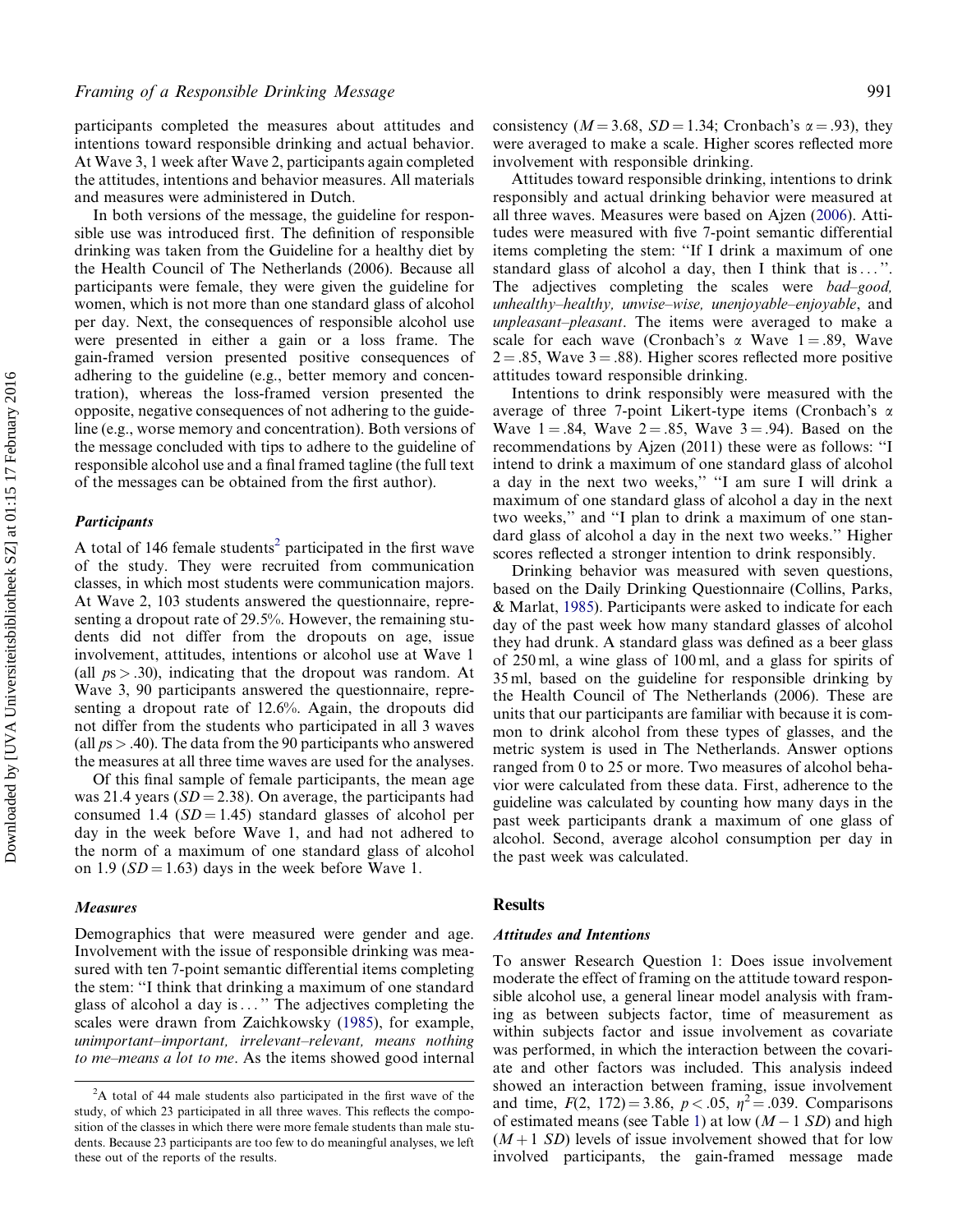<span id="page-4-0"></span>attitudes more positive at T2 and T3 compared with T1, whereas the loss frame did not change their attitudes. For high involved participants, the loss frame made attitudes more positive at T3 compared with T1 (T2 did not differ from either), whereas the gain frame did not change their attitudes (see Figure 1).

To answer Research Question 2: Does issue involvement moderate the effect of framing on the intention to engage in responsible alcohol use, a similar general linear model analysis was performed. This analysis also showed an interaction between framing, issue involvement and time,  $F(2)$ ,  $172$ ) = 8.67, p < .001,  $\eta^2$  = .083. Comparisons of estimated means (see Table 1) at low  $(M-1 SD)$  and high  $(M+1)$ SD) levels of issue involvement showed that for low involved participants, the gain-framed message made attitudes more positive at T2 and T3 compared with T1, whereas the loss frame did not change their attitudes. For high involved participants, the loss-frame made attitudes more positive at T2 and T3 compared with T1, whereas the gain frame did not change their attitudes from T1 to T2 or T3, even though attitudes were more positive at T3 compared with T2 (see Figure 2).

#### Behavior

To answer Research Question 3: Does issue involvement moderate the effect of framing on actual alcohol use behavior, two general linear model analyses were performed with framing as between subjects factor, time of measurement as

Table 1. Estimated means (and standard errors) for attitudes toward responsible drinking, intentions to drink responsibly and actual drinking behavior by type of frame, level of issue involvement and time

|           | Low involvement<br>$(M-1 SD)$ |                       | High involvement<br>$(M+1 SD)$ |                    |
|-----------|-------------------------------|-----------------------|--------------------------------|--------------------|
|           |                               | Gain frame Loss frame | Gain frame                     | Loss frame         |
| Attitudes |                               |                       |                                |                    |
| Time 1    | 3.65 $(0.26)_{a}$             | 4.25(0.32)            | 5.45(0.31)                     | 4.64 $(0.28)_{a}$  |
|           | Time 2 4.79 $(0.22)_{h}$      | 4.33(0.28)            | 5.51(0.27)                     | 5.21 $(0.24)_{ab}$ |
|           | Time 3 4.78 $(0.19)_{h}$      | 4.43(0.25)            | 6.01(0.24)                     | 5.63 $(0.21)_{h}$  |
| Intention |                               |                       |                                |                    |
| Time 1    | 1.94 $(0.32)_{a}$             | 2.62(0.41)            | 4.36 $(0.39)_{ab}$             | 2.98 $(0.35)_{a}$  |
| Time 2    | $2.90(0.32)_{h}$              | 2.16(0.41)            | 3.50 $(0.39)_{a}$              | 3.95 $(0.35)_{h}$  |
| Time 3    | $3.10(0.37)_{h}$              | 2.35(0.47)            | 4.69 $(0.45)_{h}$              | 4.65 $(0.41)_{h}$  |
| Adhering  |                               |                       |                                |                    |
| Time 1    | 4.82(0.32)                    | 4.39(0.38)            | 5.43(0.39)                     | 5.20(0.33)         |
| Time 2    | 5.08(0.29)                    | 4.68(0.34)            | 5.62(0.36)                     | 5.55(0.30)         |
| Time 3    | 4.78(0.43)                    | 4.00(0.51)            | 5.50(0.52)                     | 5.32(0.45)         |
| Average   |                               |                       |                                |                    |
| Time 1    | 2.76(0.27)                    | 2.60(0.34)            | 2.07(0.33)                     | 2.10(0.30)         |
| Time 2    | 2.25(0.22)                    | 2.51(0.27)            | 1.94(0.26)                     | 1.94(0.24)         |
| Time 3    | 2.32(0.19)                    | 2.12(0.24)            | 1.80(0.23)                     | 1.51(0.21)         |

Note. Different subscripts indicate significant differences within conditions. Adhering refers to the measure of days per week the guideline was adhered to. Average refers to the measure of average drinking per day in the past week.



Fig. 1. Plots of three-way interaction of message framing by involvement and time on attitudes toward responsible alcohol use.



Fig. 2. Plots of three-way interaction of message framing by involvement and time on intentions toward responsible alcohol use.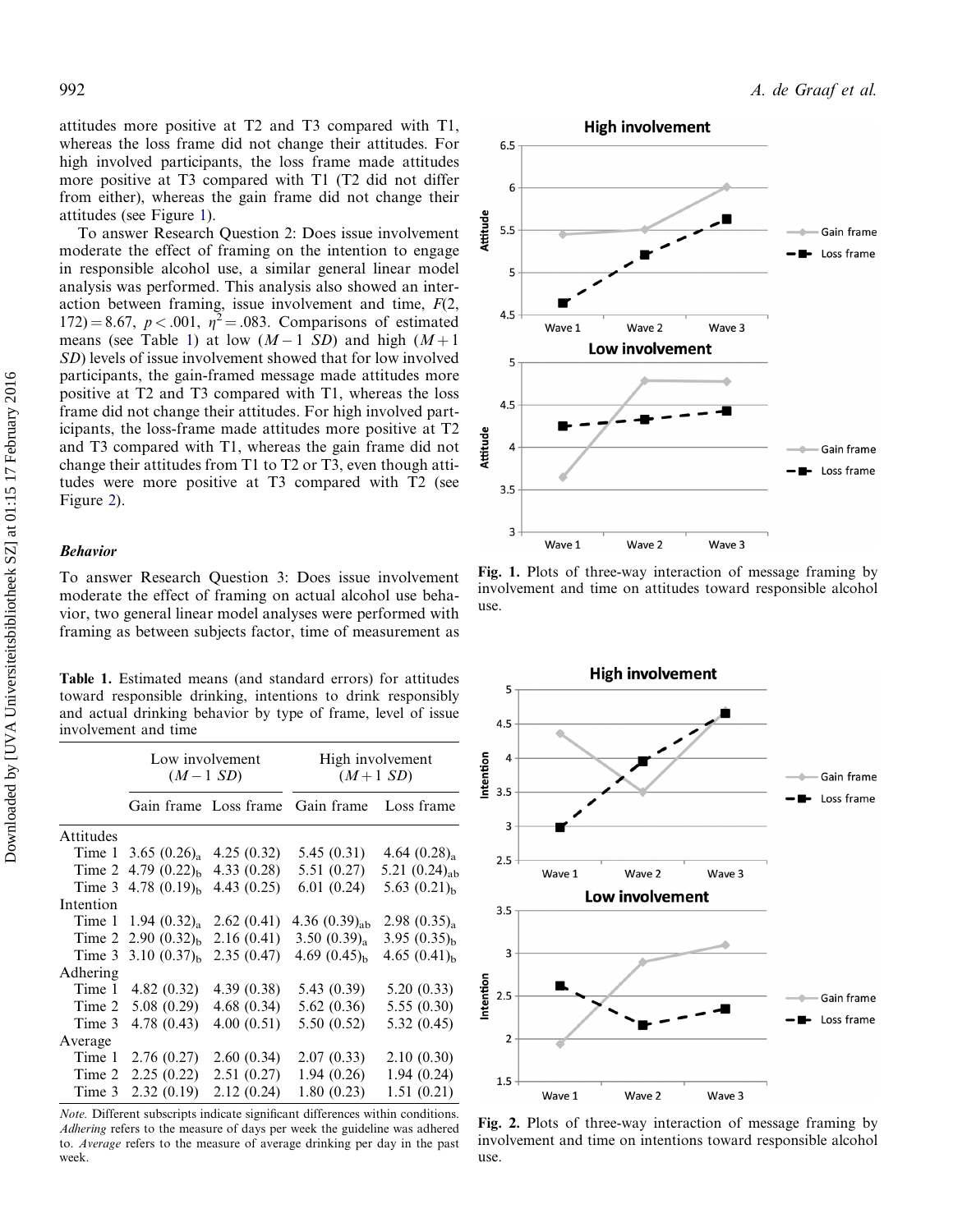within subjects factor and issue involvement as covariate was performed, in which the interaction between the covariate and other factors was included. Neither the analysis for adherence to the guideline,  $F(2, 172) = 0.10$ ,  $p = .90$ , nor the analysis for average alcohol consumption per day,  $F(2, 172) = 0.46$ ,  $p = .64$ , showed an interaction between framing, issue involvement, and time. Thus, alcohol use did not differ over time as a result of framing and issue involvement.

#### Discussion and Conclusion

Our study addresses the moderating role of issue involvement in framing effects of a message advocating responsible alcohol use. The results regarding attitudes (Research Question 1) and intentions (Research Question 2) show that for participants with low issue involvement, a gain frame led to more positive attitudes and intentions toward responsible alcohol use, whereas a loss frame did not have any effects for them. For participants with high issue involvement, an opposing pattern was observed; a loss frame led to more positive attitudes and intentions toward responsible alcohol use, whereas a gain frame did not have an effect on attitude and only a delayed effect on intention. These results are in line with theory on information processing (Maheswaran & Meyers-Levy, [1990;](#page-6-0) Meyers-Levy & Maheswaran, [2004\)](#page-6-0). Issue involvement had a moderating role in framing effects on attitudes and intentions immediately after exposure. High-involved readers likely processed the message more intensely, during which the negative information in the loss frame was given more weight, thus exerting an immediate influence on their attitudes and intentions toward responsible drinking. In contrast, low-involved readers likely processed the message more superficially, during which the positive information in the gain frame functioned as a cue triggering immediate positive responses.

Our study is the first to show effects of issue involvement and framing of a message about responsible drinking on attitudes and intentions of students. These results follow up on O'Keefe and Jensen's [\(2007](#page-6-0)) meta-analysis that did not find main effects of gain versus loss frames for preventive behaviors other than dental hygiene behaviors. For attitudes and intentions, which is what many of the studies they included used as dependent measures, we have shown that issue involvement can play a role in framing effects. Even though one frame is not more effective than the other is for all recipients, this account can be extended by including issue involvement, such that attitudes and intentions of low involved recipients are influenced by the gain frame and of high involved recipients by the loss frame.

Results regarding actual alcohol consumption (Research Question 3) showed no effects of issue involvement and framing. Both adherence to the guideline for responsible alcohol use and average consumption per week did not change as a result of framing and issue involvement. Because a reduction of actual alcohol consumption is the goal of most alcohol campaigns, these results mitigate the usefulness of tailoring messages to the issue involvement of recipients.

However, it should be taken into account that this study used one short message and small increases in attitudes and intentions often do not translate into behavioral effects (Webb & Sheeran, [2006\)](#page-6-0). Nonetheless, repeated exposure to such messages that have small effects, may potentially cumulatively affect actual behavior.

Our results are inconsistent with Gerend and Cullen's (2008) findings, who found an effect of a gain-framed message on reduced alcohol consumption. However, they only found this for a message that focused on short-term effects of alcohol use, but not for a message that focused on long-term effects of alcohol use. The message we used included both short- and long-term consequences. Perhaps the information we gave about long-term consequences weakened our message. In addition, their participants may generally have had low issue involvement, which could have increased the effectiveness of the gain frame. Future research should study temporal context (short-term consequences vs. long-term consequences) and issue involvement in one study to gain insight in combined effects.

Our study has several limitations. One limitation is that the sample consisted only of women. This limits generalizability of the results only to women. Future research should also test these effects for men. In addition, issue involvement was measured rather than manipulated. Even though it is possible to manipulate involvement with some types of health behaviors (Maheswaran & Meyers-Levy, [1990](#page-6-0); Meyers-Levy & Maheswaran, [2004\)](#page-6-0), it seems unlikely that involvement with behaviors that are well-known to participants can be manipulated effectively in an experiment. Therefore, the present study used preexisting scores to identify high and low-involved participants. Last, the study used only one message in which framing was manipulated. Perhaps specific features of the message had an influence on the effects of issue involvement and framing, like the type of arguments (e.g., instrumental vs. affective). Future research should test the effects with different types of messages and explore the cumulative effects of multiple exposures to test whether this would affect actual behavior.

As there are only a few studies investigating framing effects on alcohol consumption among students, future research should test additional moderators for messages aimed at responsible alcohol use (see Covey, [2014](#page-6-0)). For example, Broemer ([2002\)](#page-6-0) showed that ambivalence is a moderating factor of framing effects on several health behaviors. When people are highly ambivalent about a behavior, loss frames are more effective, whereas when people have low ambivalence, gain frames are more effective. In the case of alcohol use, this is likely a moderator because students can be aware of negative health consequences, but still think it is fun to drink (Baer, [2002](#page-6-0)). Another potential moderator of framing effects on responsible alcohol use is self-efficacy. For responsible alcohol use, self-efficacy refers to people's belief that they are able to limit their drinking. Loss-frames may be more effective for people who have high self-efficacy (Covey, [2014](#page-6-0)).

We conclude that effects of framing on attitudes and intentions about responsible drinking are dependent on the